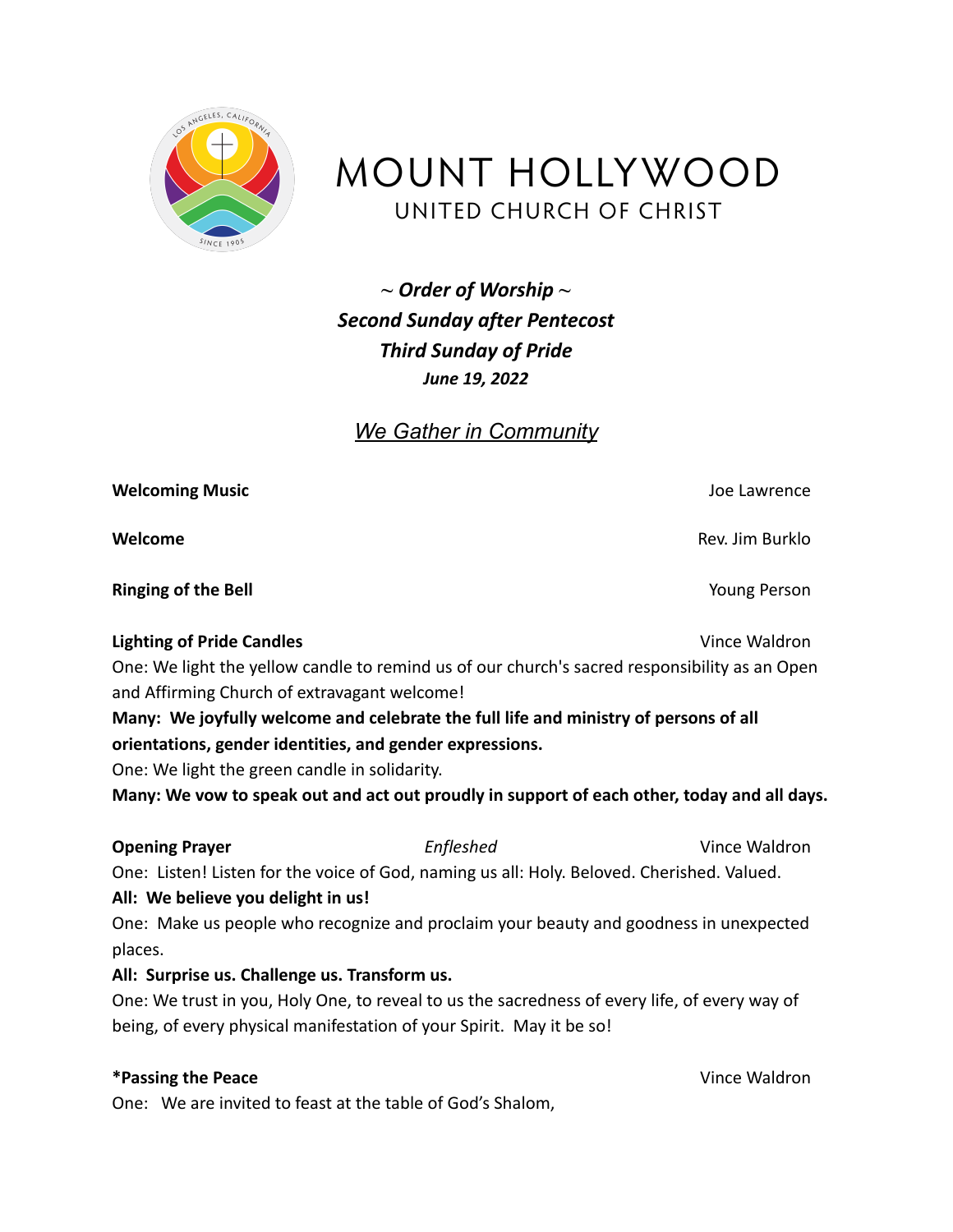to seek the well-being and the wholeness of all creation. Peace for our bodies Peace for our souls, Peace in our relationships. Peace in our world. May the peace of Christ be with you.

### **All: And also with you.**

One: Let us share the sign of peace with one another.

## *We Share the Word*

### **Time with Our Young People Rev. Assume With Our Young People** Rev. Jim Burklo

**Solo** "The Lord Is My Shepherd" Evelyn Freeman Roberts Rada jovicic

**Reading The Contract Contract Matthew 5:43-48** Vince Waldron "You have heard that it was said, 'You shall love your neighbor and hate your enemy.' But I say to you: Love your enemies and pray for those who persecute you, so that you may be children of your Father in heaven, for he makes his sun rise on the evil and on the good and sends rain on the righteous and on the unrighteous. For if you love those who love you, what reward do you have? Do not even the tax collectors do the same? And if you greet only your brothers and sisters, what more are you doing than others? Do not even the gentiles do the same? Be perfect, therefore, as your heavenly Father is perfect.

| <b>Choral Anthem</b> | "Lift Him Up"<br>Mt Hollywood Choir | Reba Rambo      |
|----------------------|-------------------------------------|-----------------|
| <b>Reflection</b>    | Love Your Enemies (Within)          | Rev. Jim Burklo |
|                      | We Pray                             |                 |

**Centering Hymn Centering Hymn Love Now Ascending <b>Tune: #277** 

Words by Jim Burklo

Holy, holy, holy, love now ascending Early in the morning our song shall rise to you Holy, holy, holy, joy that has no ending Giving, forgiving, breathing life anew.

Holy, holy, holy, love without a limit Care that binds creation in sacred unity Holy, holy, holy, birthing every minute, Christ, Love's revealer, sets our spirits free.

Holy, holy, holy, infinite compassion,